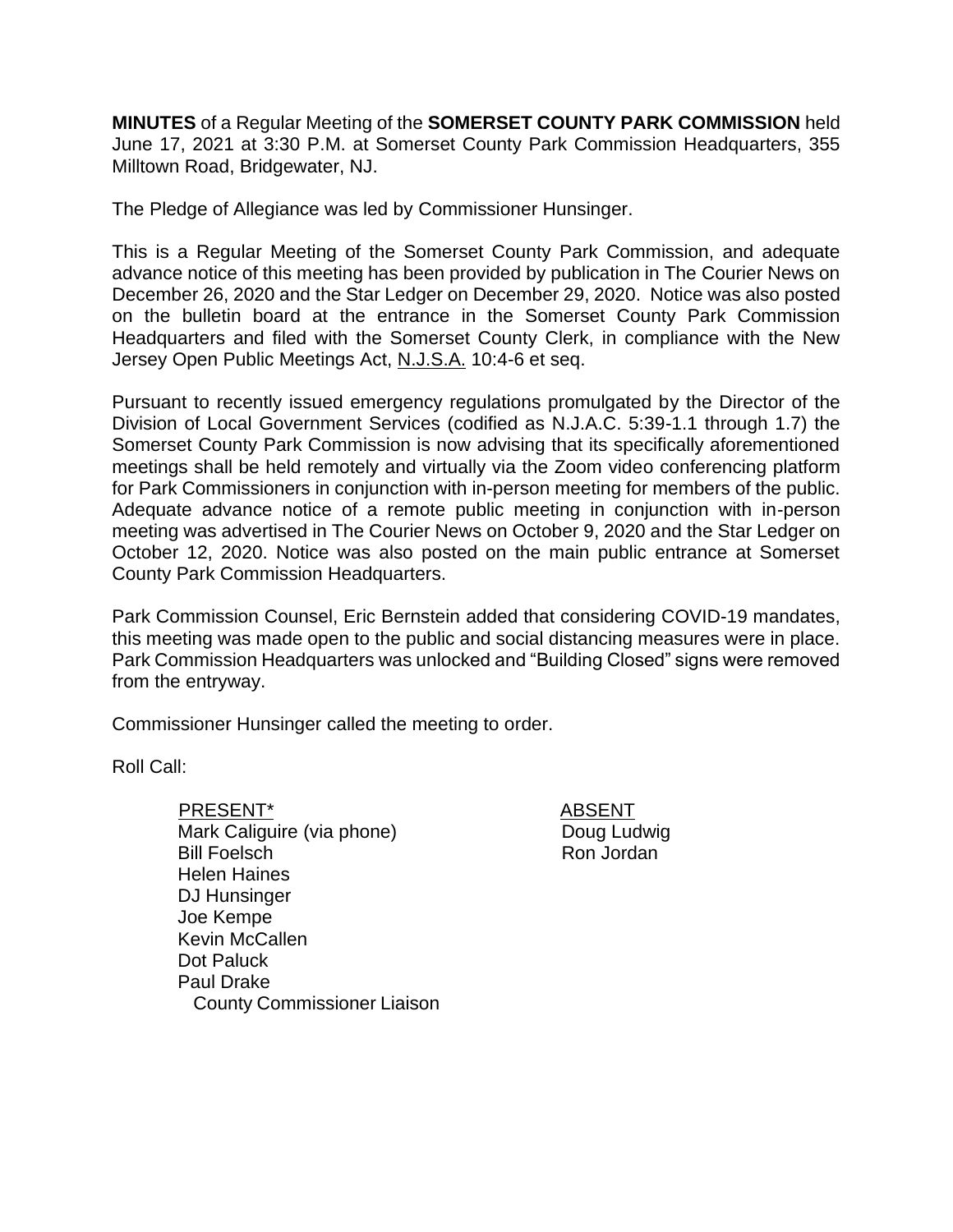Other staff members present were: Geoffrey Soriano, Secretary-Director Janine Erickson, Executive Assistant Ken Fivek, Manager, Golf Ops.

Pierce Frauenheim, Dep. Dir., Park Ops. Dina Trunzo, Admin, Leisure & Comm. Svc Donna Umgelter, Admin, HR

\*Participated via video conference. In light of the current COVID-19 mandates, Commissioners, Counsel, and Senior Management staff were asked to participate in this meeting remotely.

Also in attendance via video conference: Eric Bernstein, Legal Counsel.

### **APPROVAL OF THE MINUTES**

Commissioner Hunsinger called for the approval of the minutes of the regular meeting held on May 20, 2021. Moved by Commissioner McCallen; seconded by Commissioner Haines. YEAS: Commissioners Foelsch, Haines, Hunsinger, Kempe, McCallen, and President Caliguire. NAYES: None. ABSENT: Commissioners Jordan, Ludwig, and Paluck.

Commissioner Paluck joined the meeting at 3:37 P.M. after the call of the roll for the approval of the May 20, 2021 meeting minutes.

### **APPROVAL OF BILLS FOR PAYMENT**

The following resolutions were moved by President Caliguire; seconded by Commissioner McCallen. YEAS: Commissioners Foelsch, Haines, Hunsinger, Kempe, McCallen, Paluck, and President Caliguire. NAYES: None. ABSENT: Commissioners Jordan and Ludwig.

### **Resolution R21-106 – Transfer of Temporary Budget Appropriations**

Resolution authorizes a transfer of temporary budget appropriations.

### **Resolution R21-107 – Payment of Claims**

Resolution authorizes payment of claims in the amount of \$2,638,272.99 comprised of Claims in the amount of \$1,934,958.65, Other Expenses in the amount of \$223,411.99, and Salaries and Wages in the amount of \$479,902.35 for the period of May 15, 2021 through June 11, 2021.

### **Resolution R21-108 – Refund of Recreation Fees**

Resolution authorizes refund of recreation fees.

### **Resolution R21-109 – Payment of Confirming Orders**

Resolution authorizes the payment of confirming orders totaling \$1,954.02.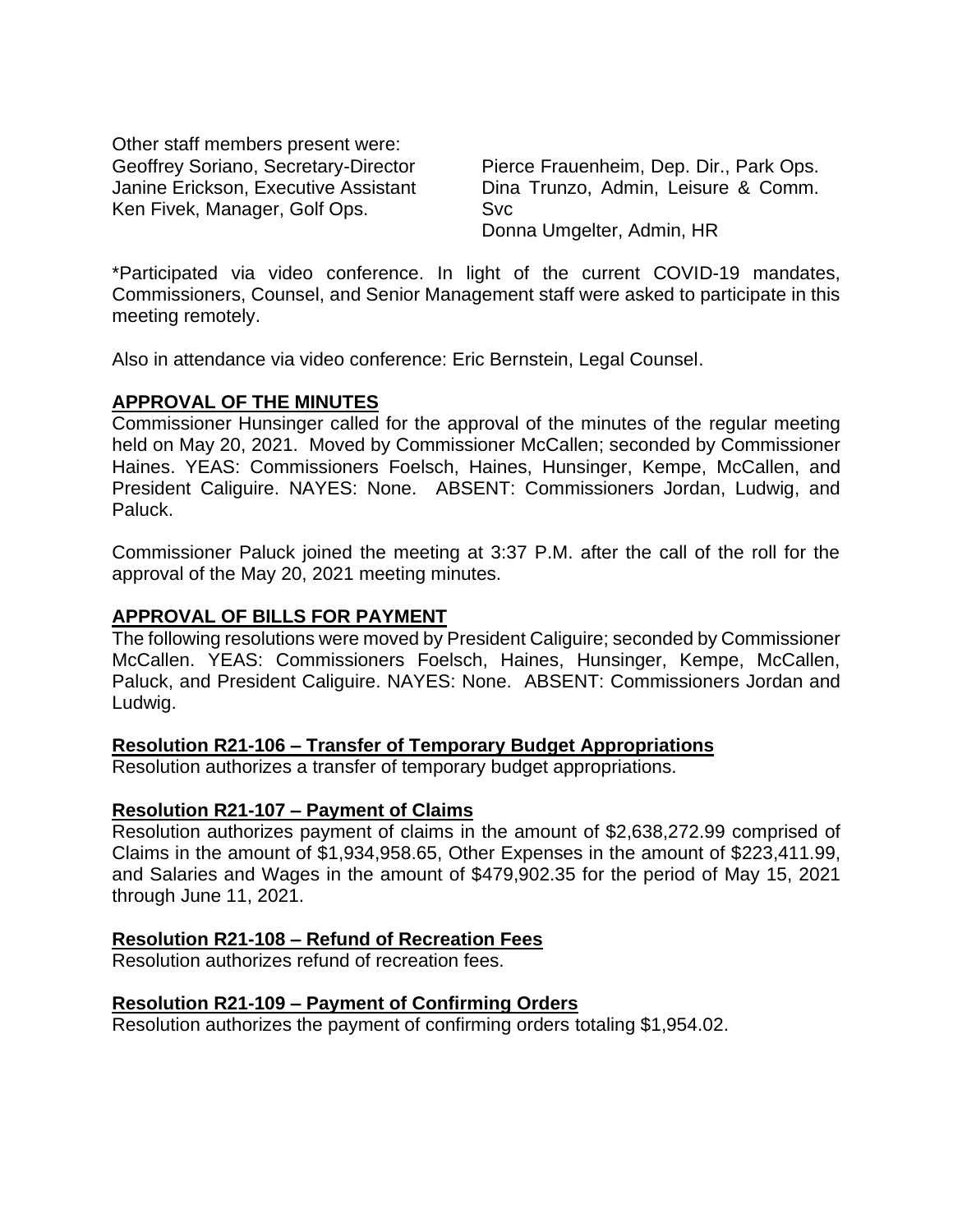## **Resolution R21-110 – Authorizing Additional Funding for Previously Awarded Contracts (Leisure Services)**

Resolution authorizes additional funds for previously awarded contracts.

# **Resolution R21-111 – Authorizing Additional Funding for Previously Awarded Contracts (Golf)**

Resolution authorizes additional funds for previously awarded contracts.

### **Resolution R21-112 – Authorizing Additional Funding for Previously Awarded Contracts (Administration)**

Resolution authorizes additional funds for previously awarded contracts.

## **Resolution R21-113 – Authorizing Additional Funding for Previously Awarded Contracts (Park Operations)**

Resolution authorizes additional funds for previously awarded contracts.

## **Resolution R21-114 – Authorizing Additional Funding for Previously Awarded Contracts (Pending)**

Resolution authorizes additional funds for previously awarded contracts.

### **Resolution R21-115 – Amending and Cancelling Certification of Funds for Previously Awarded Contracts**

Resolution cancels or amends certification of funds for previously awarded contracts.

# **DIRECTOR'S REPORT**

Director Soriano submitted a report for the month of June 2021 which provided an overview of the proposed 2021 Budget which was reviewed by the Finance Committee. Director Soriano stated that the Park Commission has a healthy surplus which will enable setting aside reserves for future retirement payouts and anticipated salary adjustments. Director Soriano gave kudos to Accounting Manager, Chris Hart and Park Commission Treasurer, Nick Trasente for their guidance and work on the budget. Director Soriano directed any questions be forwarded to his attention and he will seek a response from the appropriate party.

# **CORRESPONDENCE**

An email was received from Somerville resident, Stephanie Hix thanking Dina Trunzo, Administrator, Leisure and Community Services for her assistance with her son's participation in the Premier German Soccer Clinic sponsored by the Somerville Recreation Department. Stephanie's son, Jackson has ADHD and Dina worked with Stephanie to develop a plan to encourage Jackson's participation and success in the soccer clinic.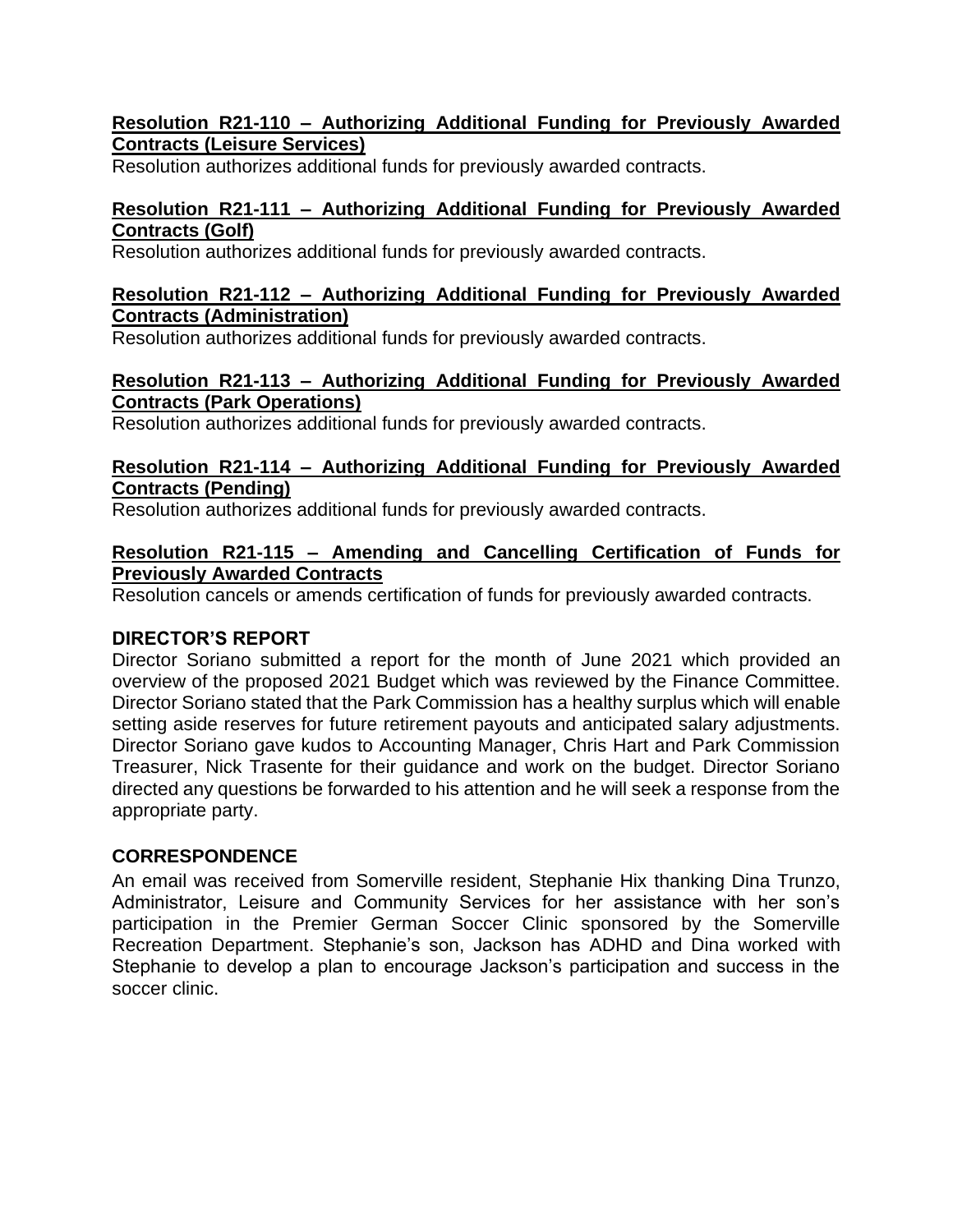## **CONSENT AGENDA**

### **RESOLUTIONS**

The following resolutions were moved by Commissioner McCallen; seconded by Commissioner Haines. YEAS: Commissioners Foelsch, Haines, Hunsinger, Kempe, McCallen, Paluck, and President Caliguire. NAYES: None. ABSENT: Commissioners Jordan and Ludwig.

#### **Resolution R21-116 – Authorizing Revisions to Certain Human Resources Policies and Adopting Same**

Resolution authorizes revisions to the following policies: Employee Performance Review; Employment of Relatives; Equipment, Tools and Parts (formerly "Equipment"); Holidays; Medical Examinations; and Salary.

Director Soriano explained that the Human Resources Committee previously reviewed the six policies in this resolution and that there was a need to expedite the adoption for the benefit of the Park Commission.

#### **Resolution R21-117 – Approving Memorandum of Agreement between the Somerset County Park Commission and Somerset County Park Foundation regarding the Pro/Celebrity Golf Tournament**

Resolution approves a Memorandum of Agreement with the Somerset County Park Foundation for the Pro/Celebrity Golf Tournament to be held at Neshanic Valley Golf Course on September 13, 2021.

# **Resolution R21-118 – Creating New Position of Manager of Golf Operations**

Resolution appoints Ken Fivek in new position of Manager of Golf Operations.

Director Soriano stated that the Deputy Director position will not be refilled with the retirement of Robert Ransone on May 31<sup>st</sup>. The change in management structure was reviewed and approved by both the Human Resources and Golf Committees and will allow for a savings in salary. The Manager of Golf Operations will report directly to Director Soriano.

**Resolution R21-119 – Authorizing use of County Contract for Purchase of Office Supplies, Furniture and Equipment, Printer Ink Cartridge & Toner** Resolution authorizes purchases from WB Mason.

### **Resolution R21-120 – Awarding Third Year of a Three-Year Contract for Irrigation Control System Services**

Resolution awards contract to Storr Tractor with costs not to exceed \$11,625.00.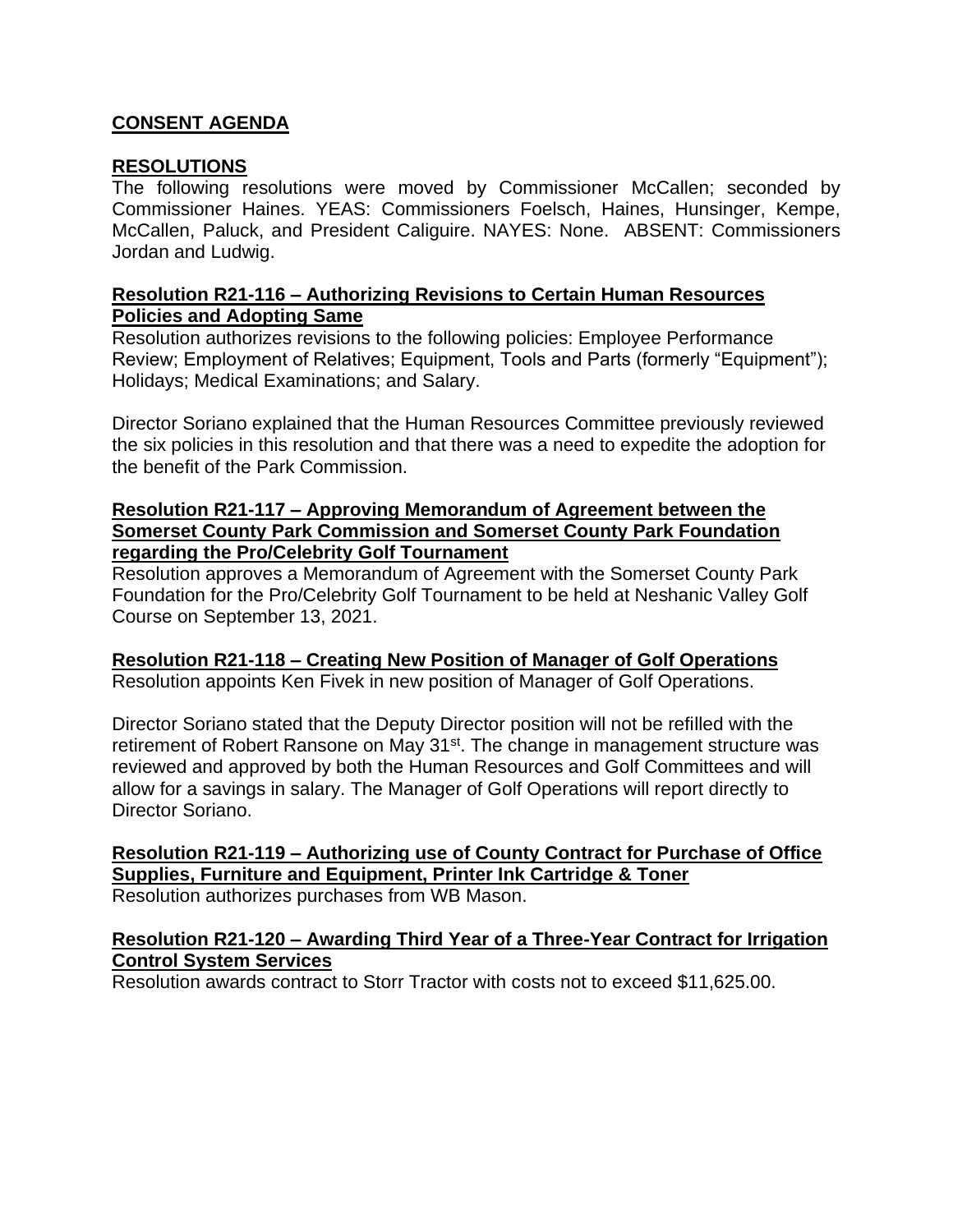#### **Resolution R21-121 – Authorizing use of County Contract for Purchase of Furnishing Recycling of Tree Brush, Stumps and Leaves, Wood Logs and Chips, and Wood Pallets**

Resolution authorizes recycling services through Britton with costs not to exceed \$3,000.00.

### **Resolution R21-122 – Authorizing use of County Contract for Purchase of Unleaded Gasoline**

Resolution authorizes purchases from National Fuel, Inc. and Griffith-Allied Oil, LLC.

#### **Resolution R21-123 – Authorizing use of County Contract for Purchase of Maintenance and Repair of Heating, Ventilating and Air Conditioning (HVAC) Systems and Boilers**

Resolution authorizes purchases from Millennium Mechanical (primary vendor) and Professional Climate Control (secondary vendor) with costs not to exceed \$11,676.00.

# **COMMITTEE REPORTS**

### **CFO's Report**

Commissioner Hunsinger, Chair of the Committee, submitted a report for the month of May 2021.

### **HUMAN RESOURCES**

Commissioner Haines, Chair of the Committee, submitted a report for the month of May 2021.

### **LEISURE SERVICES**

Commissioner Hunsinger, Chair of the Committee, submitted a report for the month of May 2021.

Dina Trunzo, Administrator, Leisure and Community Services, reported that the Warrenbrook pool is open, and all is going well. The putting course and the paddle boats at Colonial Park are open with the duck boats being very popular, begging the need to acquire more in the future. Mechanical issues have delayed the opening of the spray park at Colonial Park, but work is being done to resolve the issue. The summer camps at the EEC are sold out and will begin in a few weeks.

# **GOLF MANAGEMENT**

Commissioner Paluck, Chair of the Committee, submitted a report for the month of May 2021.

Ken Fivek, Manager, Golf Operations, reported that there continues to be a high number of golf rounds played and the courses are reaping the benefit of the renewed interest in golf. The Pitch and Putt course at Green Knoll Golf Course will open Saturday.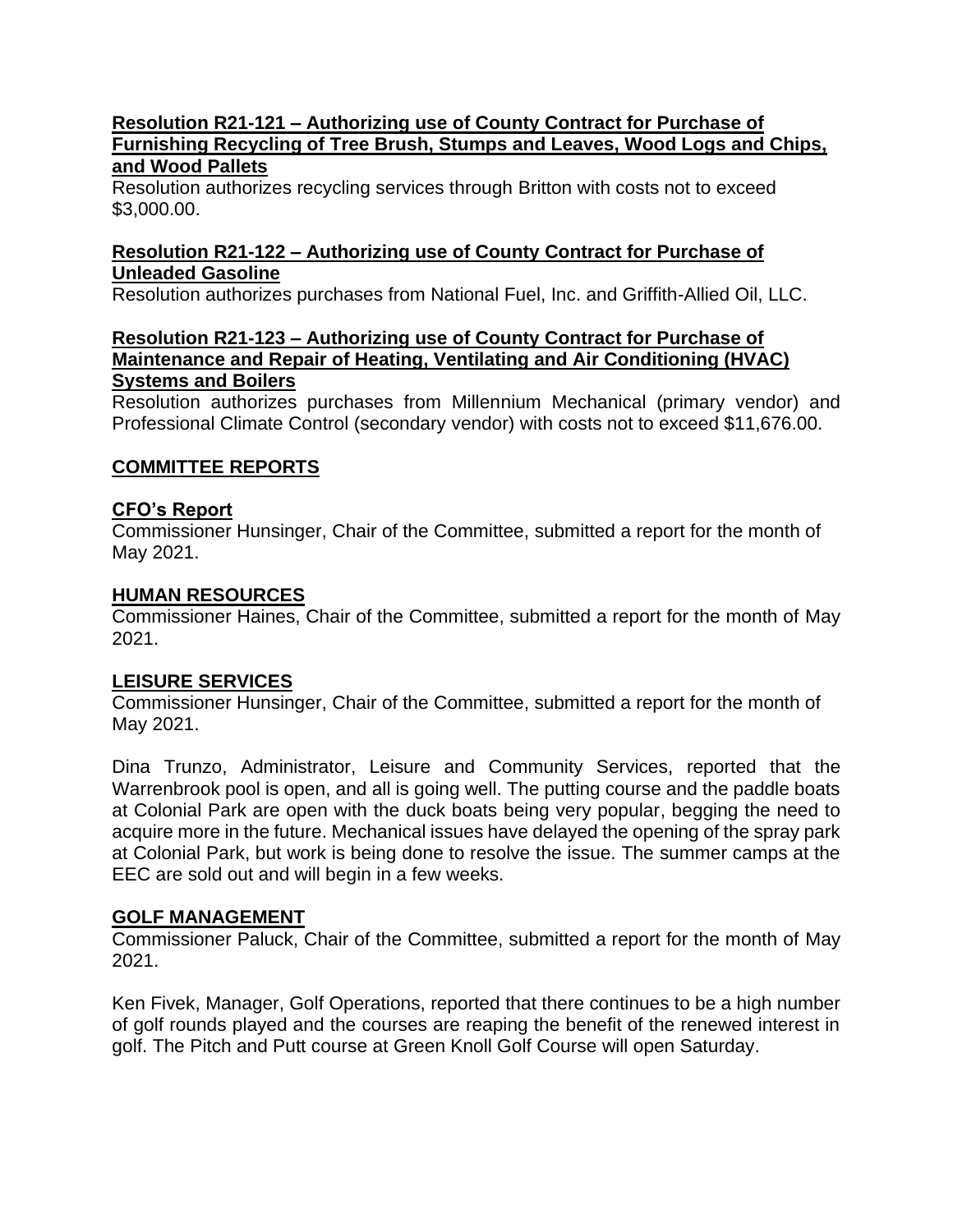## **INFORMATION MANAGEMENT**

Commissioner McCallen, Chair of the Committee, submitted a report for the month of May 2021.

Director Soriano reported that three servers are coming to their end of life. A proposal to address the issue of the expiring servers has been forwarded to Bob Klingle in County IT for review and comment. Director Soriano will review the proposal with the IT Committee once received back from the County.

### **VISITOR SERVICES**

Commissioner Haines, Chair of the Committee, submitted a report for the month of May 2021.

Pierce Frauenheim, Deputy Director, Park Operations, reported that electric sign boards have been posted at key park locations to discourage unauthorized behavior. The signs have proven helpful thus far.

### **PROPERTY MANAGEMENT**

Pierce Frauenheim, Deputy Director, Park Operations, stated that the Park Commission has been receiving assistance from the tree vendor with the removal of trees damaged from the Emerald Ash Borer.

### **PLANNING AND LAND ACQUISITION**

Commissioner Haines, Chair of the Committee, submitted a report for May 2021.

# **CAPITAL FACILIITES – CONSTRUCTION and ENGINEERING**

Commissioner McCallen, Chair of the Committee, submitted a report for May 2021.

# **PARK MAINTENANCE & HORTICULTURE**

Commissioner Hunsinger, Chair of the Committee, submitted a report for May 2021.

Pierce Frauenheim, Deputy Director, Park Operations, commended the garden staff for the extensive work done to establish the Perennial Garden at Colonial Park. Park Maintenance staff is busy with 5K races, baseball, and various tournaments.

Pierce announced his retirement from the Park Commission effective August  $1<sup>st</sup>$  and thanked Commissioners McCallen and Hunsinger for their years of support, guidance, and being a presence for his staff. Commissioner Hunsinger thanked Pierce for his years of service with the Park Commission and pointed out that his father was integral in Pierce's hiring. President Caliguire recalled Pierce giving him a tour of the various facilities when he was a Freeholder and how much it illustrated Pierce's passion for the parks. President Caliguire wished Pierce well.

### **AUDIT COMMITTEE**

There was no audit report.